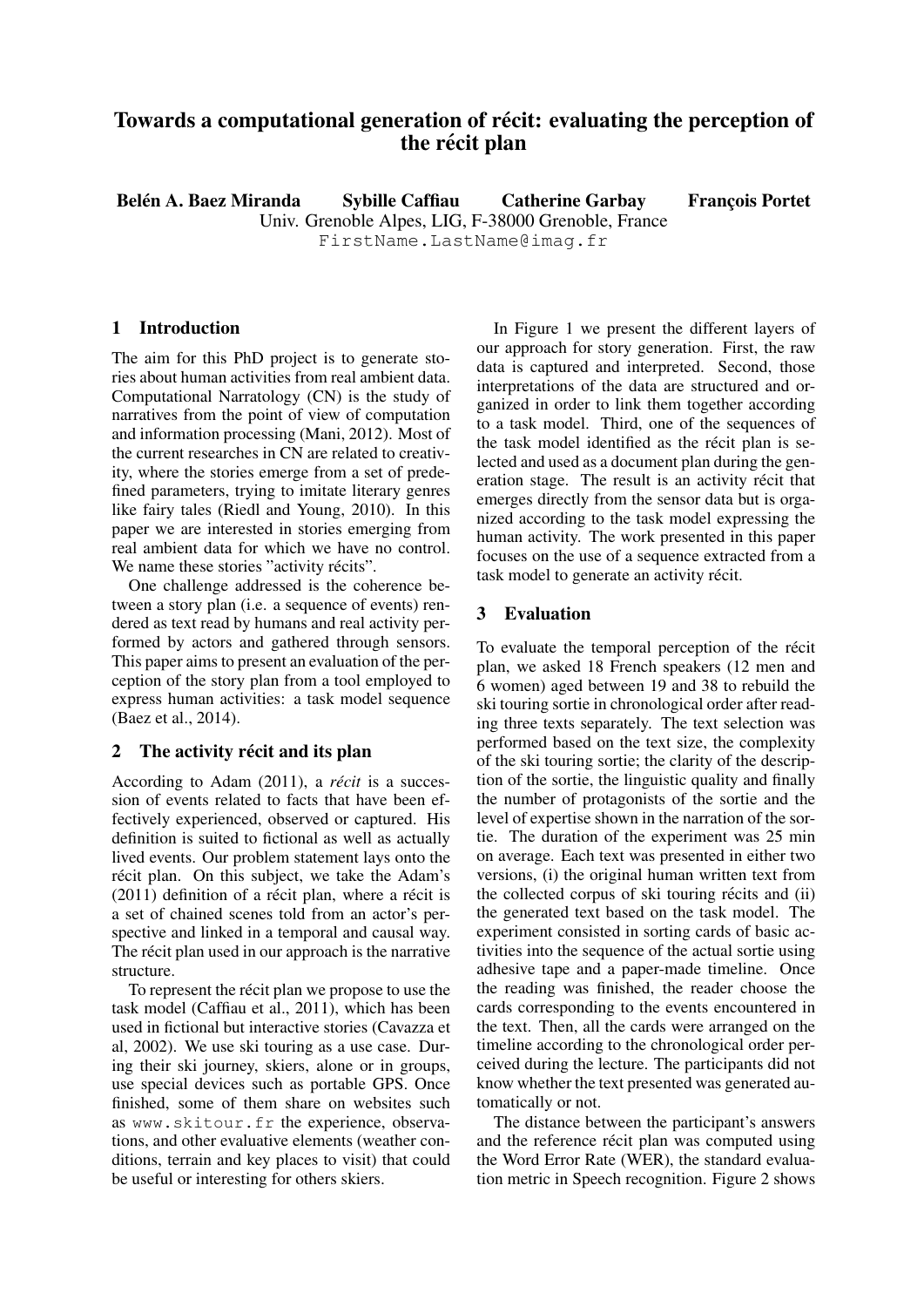

Figure 1: Representation layers for story generation.

the box plot of the "distance" from participant to the reference according to the "mode" of presentation as well as the number of cards used in each case ("size"). An ANOVA performed on the distance value showed a significant effect of text  $(F(1,18) = 7.583, p=0.0131)$ . A participant effect was also found (F(17,18)=2.281, p=0.0457). Regarding the size of the participant's sequences a difference between the human text and the generated one was found  $(F(1,48) = 5.604, p = 0.022)$ and a text effect  $(F(1,18)=3.666, p=0.033)$ , that appears significant when the text is taken as a factor. It thus seems that the generated texts induce significantly less errors during the activity identification than the original ones  $(F(1,18)=8.993)$ , p=0.00771).

# 4 Discussion

In our evaluation, the identification and sequence reconstruction on the timeline was slightly better for the generated texts than for the human written ones, even if the number of activities presented in both was the same. We can observe differences in the number of activities perceived. The results could suggest that the generated texts can more explicitly show the sequence of events because of the lack of detail describing them (one sentence is associated to each event and each task in the task model is linked to a verb for making sentences during the generation stage). Human texts have a higher amount of information, making believe to the participant that there is more activities.

Regarding the distance, the generated texts presents a more explicit chronological order and that may explain why participants were able to perceive easily the structure of the events sequence and to reconstruct the path. In human texts, the chronological order is more implicit because of the text configuration, which can include much detail or events omissions (e.g ellipses).

However, it could be possible to find that some activities were identified in the human texts but not in the generated ones. This could be explained by

many reasons, such as a possible lack of coverage during the task model construction; activities not identified during the corpus analysis or the fact that, due to the presence of ambiguity in human texts, the participants did not distinguish the activities correctly. Improvements in the task model and in the collection and analysis of the corpus would thus be needed in order to make the approach more robust.

In order to improve and to produce a more natural text, we need to explore other aspects such temporality. Currently, the récit plan from the task model can produce a sequence of events linked in a causal way by establishing preconditions and effects during the task model construction. However, this is not reflected in the generated texts. So, we need to add discourse connectors that indicate this causal links. Rendering simultaneous tasks is also an important feature to add to the model. The task model can express this, but it is not yet reflected in the generated text.



Figure 2: Distance score (left) and size of sequences (right) wrt the writing mode.

Finally, generating an activity récit from sensor data raises have specific issues, for example a loss of information during collection process. If an event is not recorded, it will not be in the generated récit. Inferencing and reasoning processes are then needed to cope with this lack of information and keep the récit consistent.